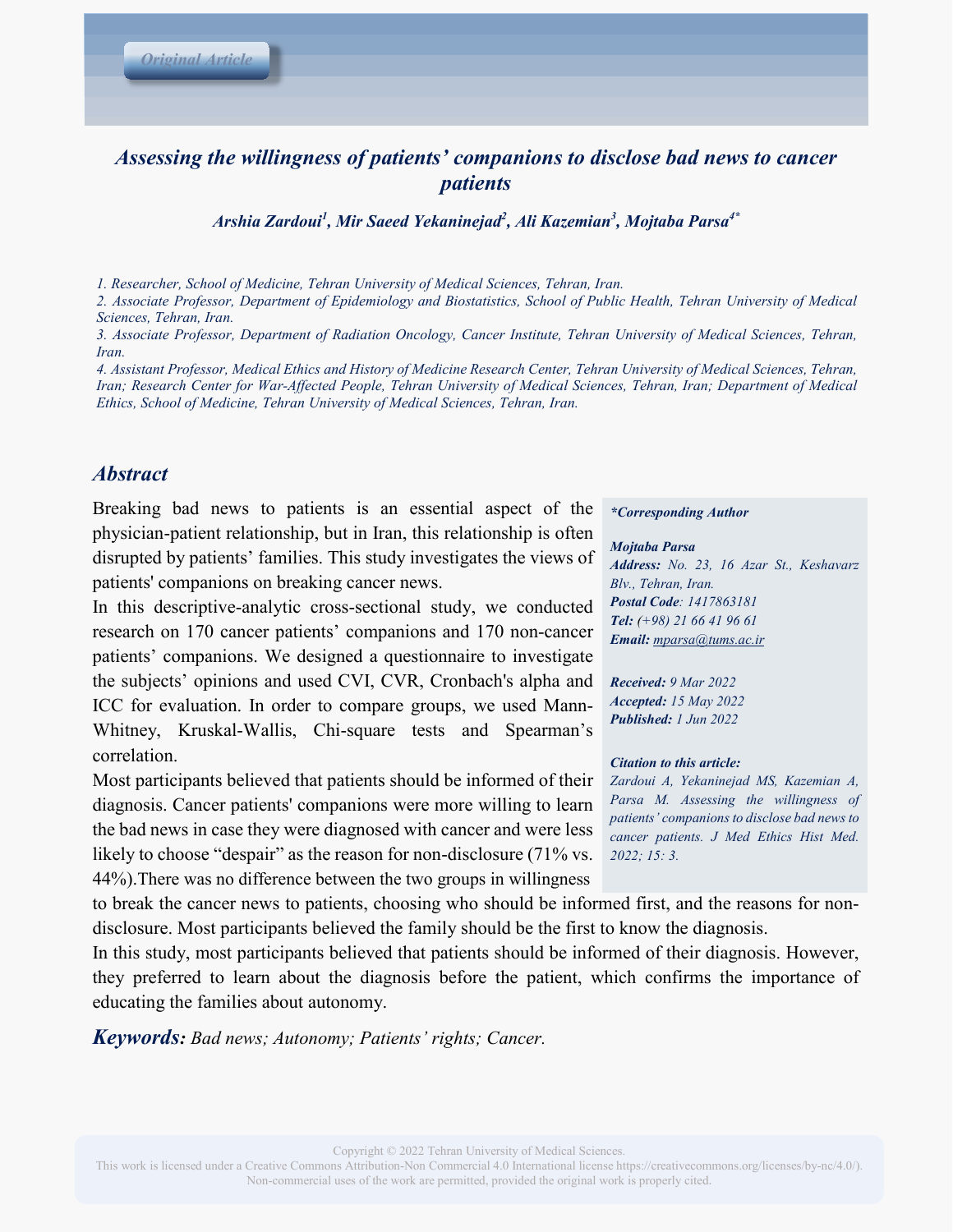## *Introduction*

Bad news is any information that has a severe and undesirable effect on one's future perspectives (1). According to the principle of autonomy, physicians are legally and ethically required to inform patients of their diagnosis, course of illness, and prognosis (2). Disclosing cancer news to patients is an important example of breaking the bad news. Cancer is one of the leading causes of death, and the 19.3 million cancer cases in 2020 are expected to increase by 47% by 2040. Because of the rising occurrence of cancer due to population growth and lifestyle changes, physicians are increasingly finding themselves in situations where they must give their patients cancer news (3).

In North America and Western Europe, autonomy is of utmost importance, and the patient is directly involved in the diagnosis and treatment of the disease. However, in Eastern countries, a balance of autonomy and the evident influence of families is the most important factor in informing patients of cancer diagnoses (4). Therefore, a significant number of patients do not receive the cancer diagnosis directly from their physician (2, 5, 6). According to some studies, in countries such as Japan, Saudi Arabia and Iran, many cancer patients and even physicians agree that the doctor should

inform the family first and let them give the news to the patient. As for patients, they have the right to ask not to be informed. Still, if a physician tells the family without the patient's permission, this act will be in direct violation of the patient's autonomy  $(6 - 9)$ .

There are several protocols, including SPIKES and PACIENTE, for breaking bad news to patients (10 - 12). Along with the SPIKES protocol, a new scoring system has been established to consider individual preferences (13). However, it has been noticed that sometimes following these guidelines does not result in patient satisfaction (14). Therefore, in addition to reviewing the existing guidelines, cultural differences between communities should be considered as indigenous guidelines are developed.

In Iran, the supportive role of families results in the interference of the patient's companions in the doctor-patient relationship; therefore, to adopt appropriate policies, we must study the perspectives of families and their reasons for being against the disclosure of bad news to patients. There are a few studies on Iranian patients' attitudes toward receiving bad news, but to the authors' knowledge, there are not enough studies on the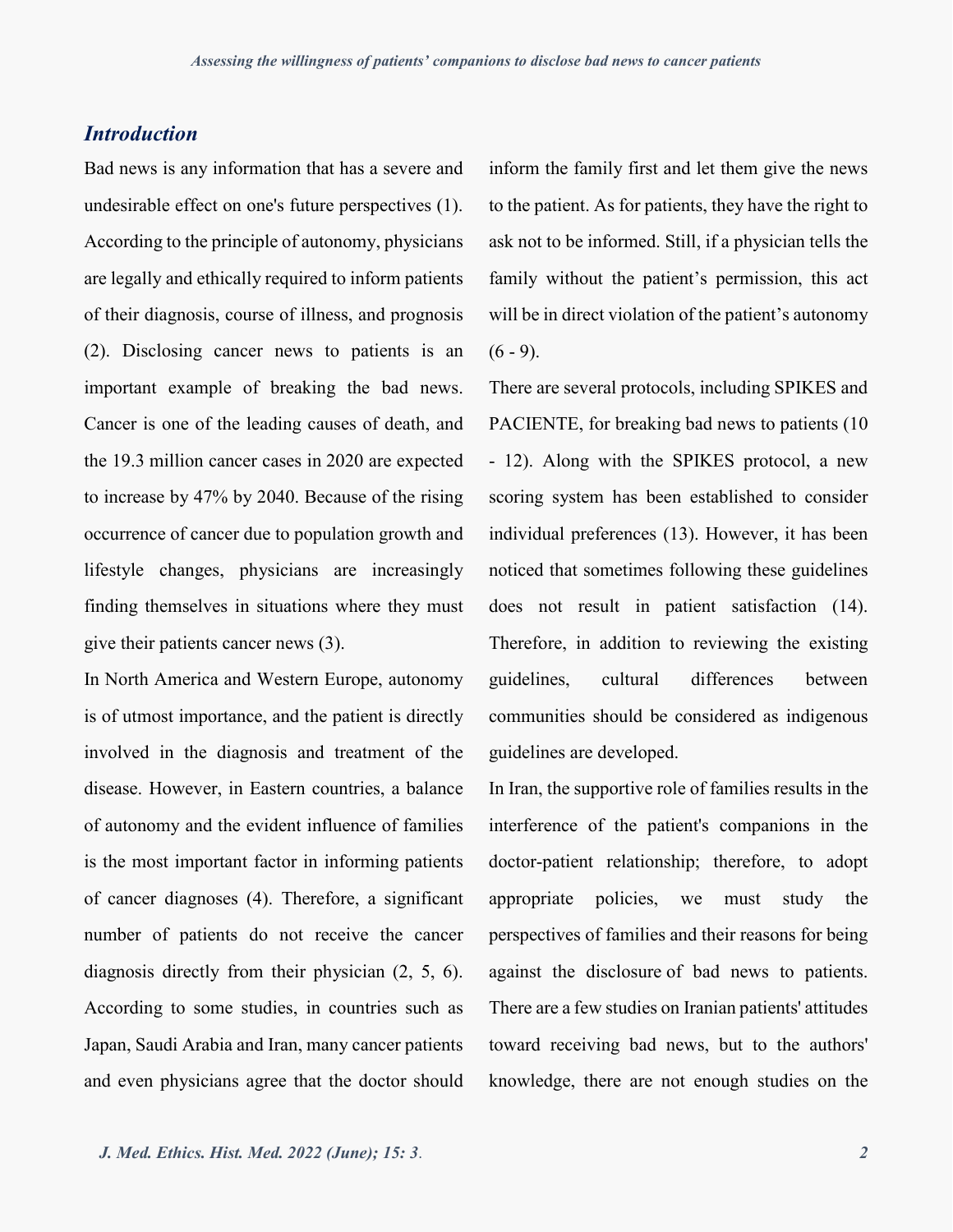patient's companions' and family members' attitudes toward this issue.

It is critical to understand the circumstances prior to developing a guideline that is appropriate for our culture and society. As a result of the previously mentioned involvement of patients' families, we believe that investigating the families' opinions is an important step in developing a suitable guideline for breaking bad news in our society. In this study, we assess the willingness of the patients' companions to break the cancer news and its relationship with different variables.

### *Methods*

This descriptive and analytic cross-sectional study was conducted in Imam Khomeini Hospital Complex in Tehran, Iran, from October 2020 to January 2021. We chose this hospital because it is a major referral center in the capital of Iran and patients from all over the country are admitted to this hospital, so our sample could be representative of the whole country. The inclusion criteria consisted of being able to read, consenting to be enrolled in this study, and being older than 18 and a first-degree relative of a patient (parents, siblings, children and spouses).

We conducted search of scientific databases such as PubMed, Google Scholar and SID to develop

a questionnaire. Based on the previously published studies (2, 6, 15, 16), we aimed to evaluate three factors among patients' companions: their level of agreement with breaking the cancer news to their patients, their level of agreement with giving the cancer news to themselves if they got diagnosed with cancer, and the reason for their opposition to breaking the cancer news. We used closed questions to obtain clarification and generated a 4 item questionnaire. Two questions were based on the Likert scale (participant's willingness to break the cancer news to their patient or to themselves if they get diagnosed with cancer), and each item had five possible responses from 1 (strongly disagree) to 5 (strongly agree). The other two questions were multiple-choice questions: the reasons for opposition to breaking the bad news (with possible responses of "patient's anxiety", "patient's fear", "patient's despair", and "not pursuing the treatment"); and the person who should first get informed of the cancer diagnosis (with possible responses of the patient, family members, and both at the same time).

The sample size of 323 was calculated based on a previous study (15), considering a 5% accuracy rate and a 95% confidence interval. This sample size was expanded into 340 companions of cancer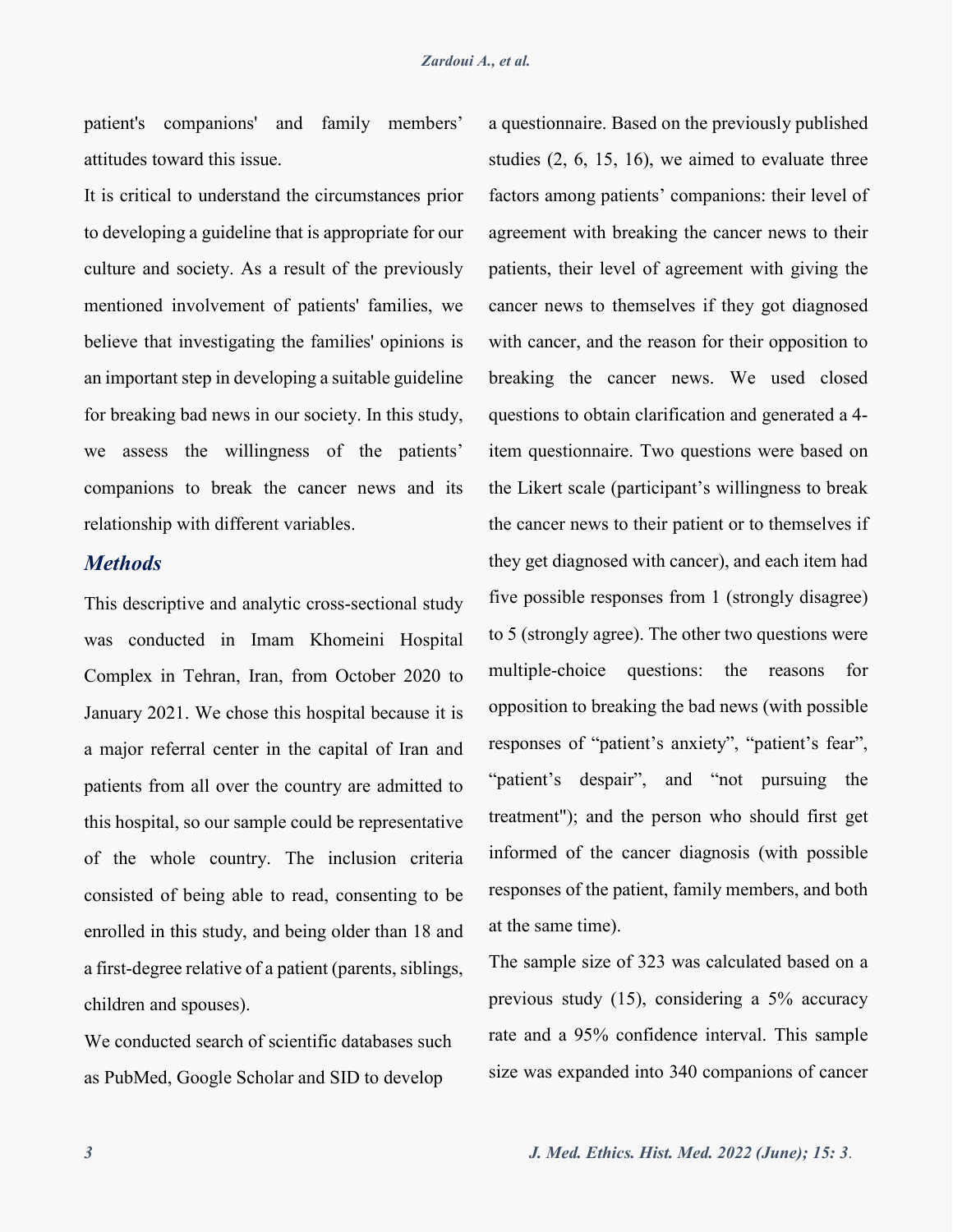and non-cancer patients (170 for each group) to achieve better results.

To assess content validity, a panel of 11 physicians who were medical ethics specialists or clinicians was asked to express their views on grammar, phrasing and phrase placements. Based on the method proposed by Lawshe, the panel of experts was asked to examine each question based on essentiality, relevancy, simplicity and clarity. Next, the content validity ratio (CVR) and content validity index (CVI) were calculated. CVIs greater than 0.8 and CVRs greater than 0.59 (based on the number of panelists) were considered valid. Thus, all of the questions were shown to have acceptable levels of CVI and CVR (17).

To investigate the reliability of the questionnaire, 100 participants, 50 companions of cancer patients and 50 companions of non-cancer patients (mean age =  $41.95 \pm 12.823$  years), completed the questionnaire on day 0 (in person) and day 14 (via telephone). For all four items, Cronbach's alpha and intraclass correlation coefficient were greater than 0.8, which shows a high level of internal consistency and test-retest reliability over time.

After assessing the reliability, 120 companions of cancer patients and 120 companions of non-cancer patients completed the questionnaire.

Using the data of 340 participants (the initial 100 participants were also included), we looked for the frequencies and possible relationships.

All statistical analyses were conducted using SPSS software version 22. Mean, standard deviation, median, and interquartile range were used to report quantitative variables, and frequency was used to report qualitative variables.

Prior to data analysis, the Kolmogorov-Smirnov test was used to determine the normality of quantitative variables. Also, the distributions of two rank variables were compared using the Mann-Whitney test, and the correlation of two rank variables was estimated by Spearman correlation coefficient. Kruskal-Wallis was applied to compare the distribution of several groups, and the Chisquare test was run to determine the relationship between categorical variables. *P*-values < 0.05 were considered statistically significant.

### *Ethical considerations*

The ethics committee of Tehran University of Medical Sciences approved the study protocol (IR.TUMS.MEDICINE.REC.1399.840), and all participants were notified about the aim of the study and gave informed consent before completing the questionnaire.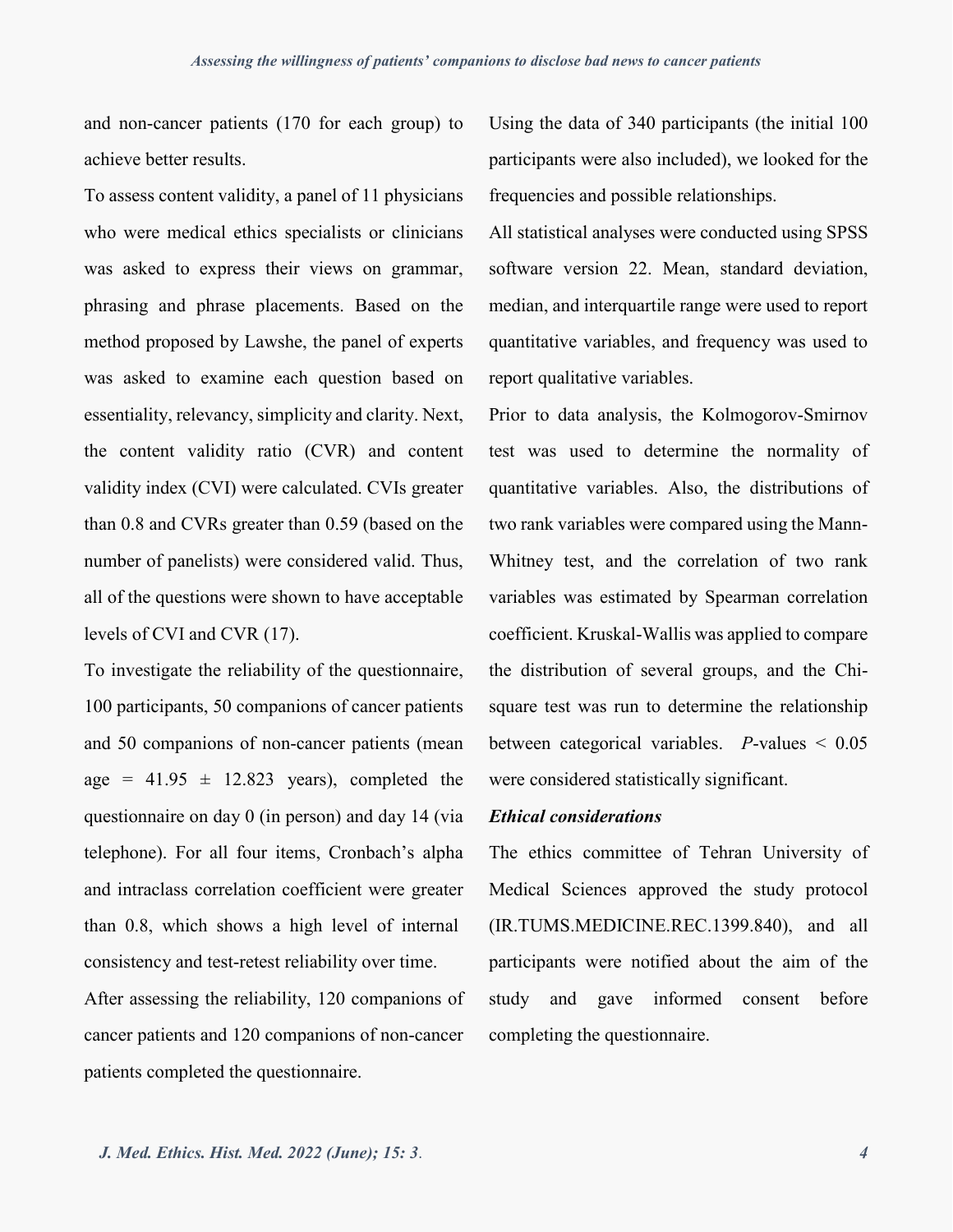### *Results*

We gave the questionnaire to 340 patients' companions who had agreed to be enrolled in our study. The study population consisted of two groups: 170 companions of cancer patients, and 170 companions of non-cancer patients, including 145 males (42.6%) and 195 females (57.4%) participants. The mean age was  $40.58 \pm 10.954$ , ranging from 18 to 85 years old (Table 1).

Out of 170 cancer patients' companions, 138 (81.2%) stated that the patient was aware of the cancer diagnosis. Of these 138, 79 (57.2%) said that the patient had been informed of his/her diagnosis by a physician, 21 (15.3%) said that the patient had been informed by his/her family, and 38 (27.5%) stated that the patients themselves had found out about the diagnosis from their general condition. Nobody said that the patient had been informed of the diagnosis by a nurse.

| <b>Variable</b>                 |                            | <b>Cancer Patients' Companions</b> | <b>Non-Cancer Patients' Companions</b> |
|---------------------------------|----------------------------|------------------------------------|----------------------------------------|
| Age (Mean $\pm$ SD, Min - Max)  |                            | $40.74 \pm 11.11$ , 18 - 85        | $40.36 \pm 10.8$ , 18 - 71             |
| Gender                          | Male                       | 71 (58.2%)                         | 74 (43.5%)                             |
|                                 | Female                     | 99 (58.2%)                         | 96 (56.5%)                             |
| <b>Marital</b><br><b>Status</b> | Married                    | 140 (82.4%)                        | 121 (71.2%)                            |
|                                 | Not married                | 30(17.6%)                          | 49 (28.8%)                             |
| <b>Residence</b>                | Urban                      | 144 (84.7%)                        | 152 (89.4)                             |
|                                 | Rural                      | $26(15.3\%)$                       | $18(10.6\%)$                           |
| <b>Education</b>                | High school and lower      | 59 (34.7%)                         | 52 (30.6%)                             |
|                                 | High school diploma        | 50 (29.4%)                         | 55 (32.4%)                             |
|                                 | Associate degree           | 19 (11.2%)                         | $16(9.4\%)$                            |
|                                 | Bachelor's degree          | 37(21.8%)                          | 35 $(20.6\%)$                          |
|                                 | Master's degree and higher | $5(2.9\%)$                         | 12(7%)                                 |

|  |  | Table 1. Characteristics of the participants |
|--|--|----------------------------------------------|
|  |  |                                              |

In total, 129 (75.8%) of cancer patients' companions and 125 (73.6%) of non-cancer patients' companions agreed with breaking the cancer news to the patient. 147 (86.5%) of cancer patients' companions and 124 (73%) of non-cancer patients' companions said they wished to learn the news if they were diagnosed with cancer (Figure 1). The most reported reason for opposition to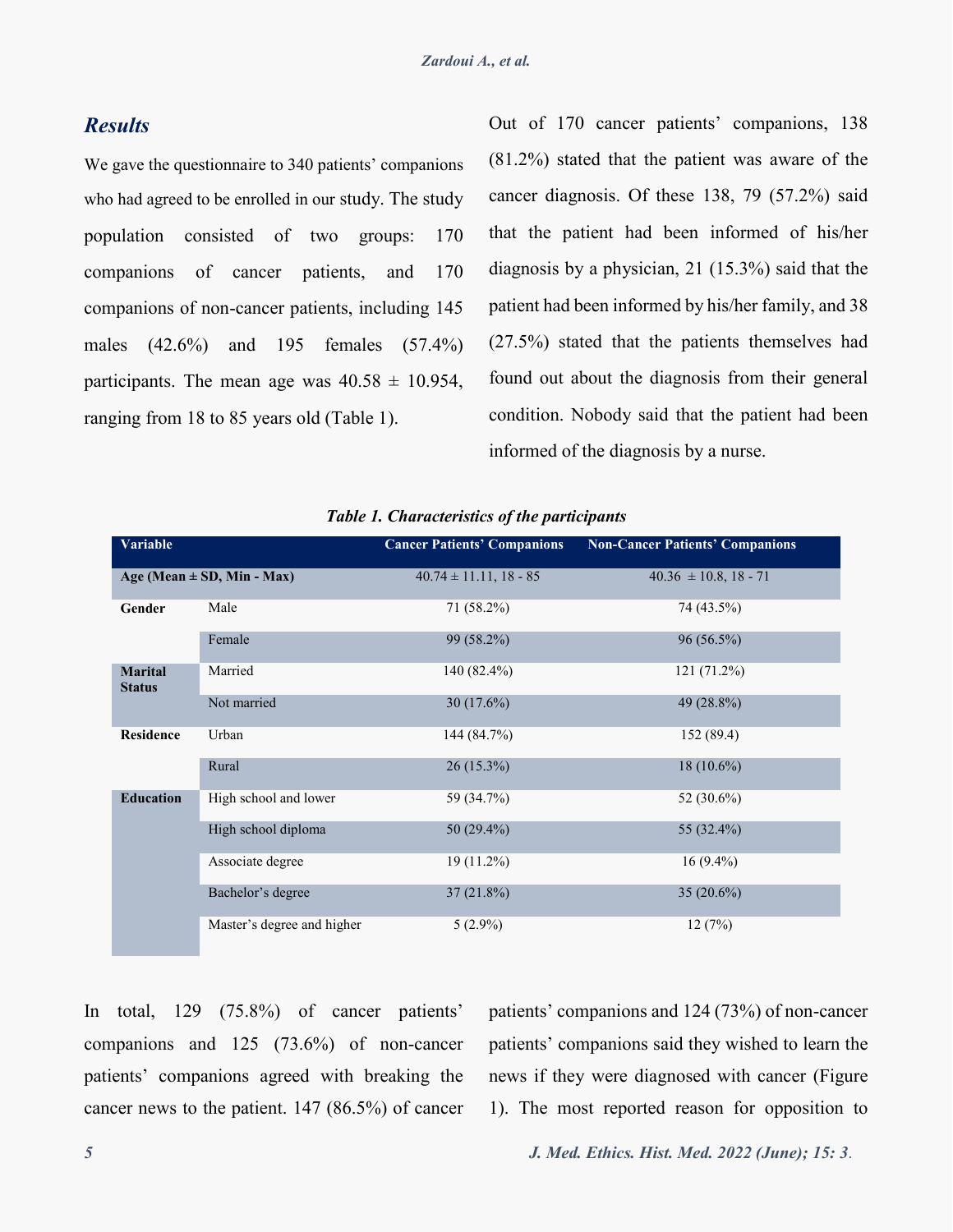breaking the cancer news was "patient's anxiety" among cancer patients' companions' (53.7%), and "patient's despair" (71.1%) among non-cancer patients' companions. "Not pursuing the treatment", on the other hand, was the least reported reason for both groups (Figure 2).



*Figure 1. Willingness to break the cancer news*



*Figure 2. Reasons for opposition to breaking the cancer news to patients*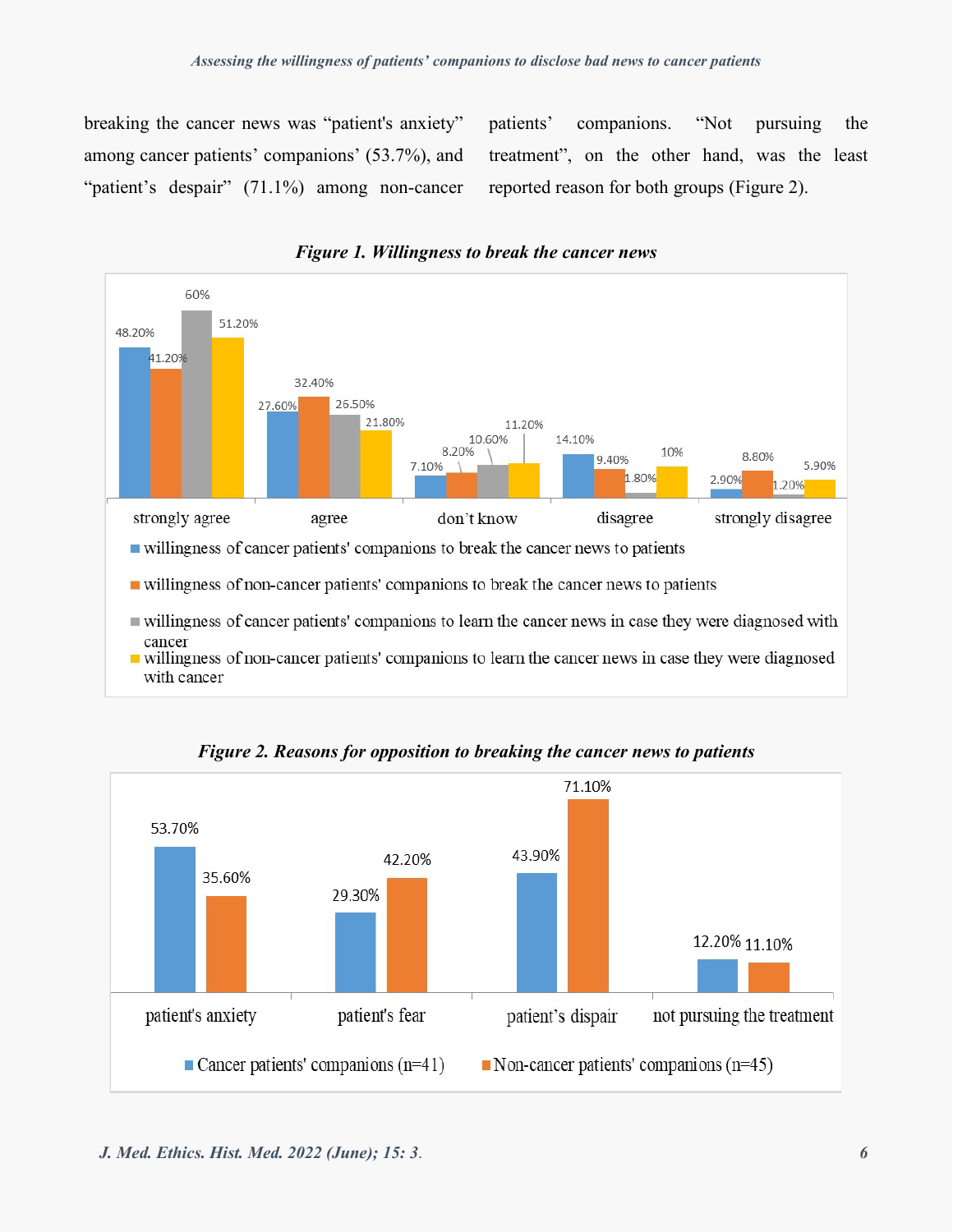Approximately 70% of the participants in both groups believed that the patient's family and relatives should be informed of the diagnosis first, about 17% believed that the patients and the relatives should be informed at the same time, and nearly 10% believed that the patient should be informed of the diagnosis first (Figure 3).

### *Figure 3. Participants' views on the person who should be informed of the cancer diagnosis first*



Our findings showed that cancer patients' companions' willingness to break the cancer news to patients was correlated positively with education and negatively with age (correlation coefficient: 0.216 and  $-0.191$ , P-value = 0.005 and 0.013, respectively). Non-cancer patients' companions' willingness to break the cancer news was higher in unmarried participants (P-value  $= 0.007$ ) and was positively correlated with education (correlation coefficient:  $0.198$ , P-value =  $0.010$ ) (Table 2).

The participants' willingness to learn the cancer news in case they were diagnosed with cancer was positively correlated with education in both groups (cancer patients' companions: correlation coefficient:  $0.157$ , P-value =  $0.041$ ; non-cancer patients' companions: correlation coefficient: 0.296, P-value  $\leq$  0.001). However, it was negatively correlated with age in companions of the cancer patients (P-value =  $0.047$ ) (Table 2)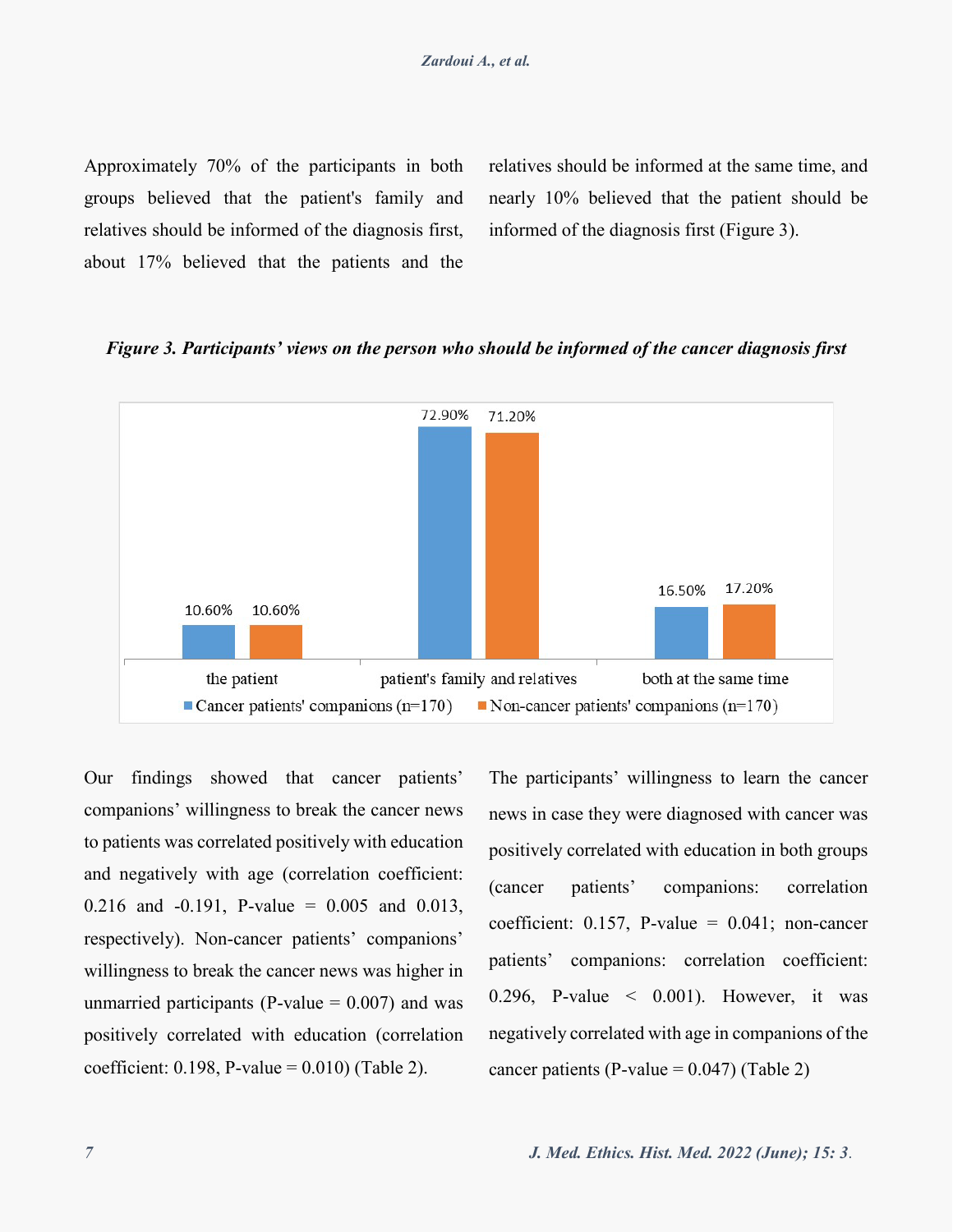| Tuble 2, The retailonships between questions and variables<br><b>Cancer Patients' Companions</b>    |          |                                                |              |                                  |                                                                  |
|-----------------------------------------------------------------------------------------------------|----------|------------------------------------------------|--------------|----------------------------------|------------------------------------------------------------------|
| <b>Questions</b>                                                                                    |          |                                                |              |                                  |                                                                  |
|                                                                                                     | Gender   | <b>Marital Status</b><br>Median (IQR)          | Residence    | Education                        | Age                                                              |
| The willingness to break the cancer news to<br>the patient                                          | 0.845    | 0.253                                          | 0.430        | $0.005*$<br>$(\rho = 0.216)$     | $0.013*$<br>$(\rho = -0.191)$                                    |
| The willingness to learn the cancer news if<br>diagnosed                                            | 0.919    | 0.850                                          | 0.539        | $0.041*$<br>$(\rho = 0.157)$     | $0.047*$<br>$(\rho = -0.152)$                                    |
| Who should be informed of the diagnosis<br>first                                                    | 0.815    | $0.008*$                                       | 0.883        | $0.001*$                         | 0.129                                                            |
| Stating "patient's fear" as the reason for<br>opposition to breaking the cancer news                | 0.763    | 1                                              | $\mathbf{1}$ | $0.006*$                         | 0.741                                                            |
| Stating "patient's anxiety" as the reason for<br>opposition to breaking the cancer news             | 0.257    | 1                                              | $\mathbf{1}$ | 0.893                            | 0.618                                                            |
| Stating "patient's despair" as the reason for<br>opposition to breaking the cancer news             | $0.006*$ | 0.573                                          | 0.118        | 0.562                            | 0.304                                                            |
| Stating "not pursuing the treatment" as the<br>reason for opposition to breaking the cancer<br>news | - 1      | $\mathbf{1}$                                   | $\mathbf{1}$ | $0.025*$                         | 0.217                                                            |
| Questions                                                                                           |          | <b>Non-Cancer Patients' Companions</b>         |              |                                  |                                                                  |
|                                                                                                     | Gender   | Marital Status<br>Median (IQR)                 | Residence    | Education                        | Age<br>Median (IQR)                                              |
| The willingness to break the cancer news to<br>the patient                                          | 0.989    | $0.007*$<br>Married: 2(2)<br>Not Married: 1(1) | 0.750        | $0.010*$<br>$(\rho = 0.198)$     | 0.543                                                            |
| The willingness to learn the cancer news if<br>diagnosed                                            | 0.403    | 0.227                                          | 0.633        | ${}< 0.001*$<br>$(\rho = 0.296)$ | 0.128                                                            |
| Who should be informed of the diagnosis<br>first                                                    | 0.614    | 0.900                                          | 0.473        | 0.207                            | $0.024*$<br>Patient: 46 (13)<br>Family: 39 (12)<br>Both: 37 (11) |
| Stating "patient's fear" as the reason for<br>opposition to breaking the cancer news                | 0.787    | $\mathbf{1}$                                   | 1            | 0.646                            | 0.704                                                            |
| Stating "patient's anxiety" as the reason for<br>opposition to breaking the cancer news             | 0.236    | $0.005*$                                       | 0.608        | 0.913                            | 0.331                                                            |
| Stating "patient's despair" as the reason for<br>opposition to breaking the cancer news             | 0.141    | 0.168                                          | 0.308        | 0.700                            | 0.139                                                            |
| Stating "not pursuing the treatment" as the<br>reason for opposition to breaking the cancer<br>news | 0.642    | 1                                              | $\mathbf{1}$ | 0.816                            | 0.137                                                            |

## *Table 2. The relationships between questions and variables*

*\*P-values are significant*

*ρ= Spearman's Correlation Coefficient*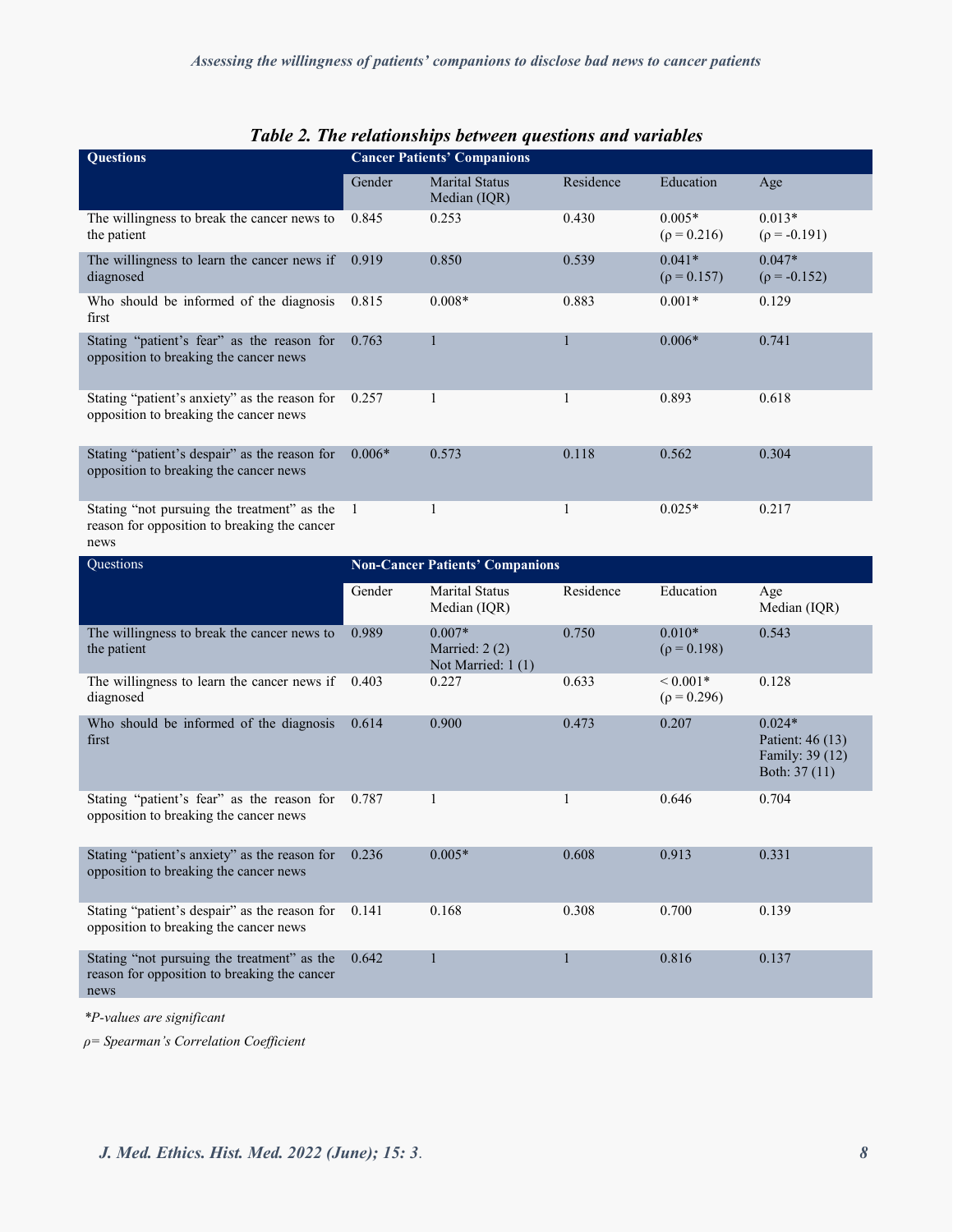Preference of cancer patients' companions regarding the first person to be informed of the cancer diagnosis was dependent on two variables: 1) marital status (the patient: 8.6% in married vs. 20% in unmarried; family and relatives: 77.9% in married vs. 50% in unmarried; and both at the same time: 13.6% in married vs. 30% in unmarried, *P*value =  $0.008$ , Table 2), and 2) education (*P*-value = 0.001, respectively, Table 3). There was an association between age and the preferences of non-cancer patients' companions on the first person to be informed of the cancer diagnosis (*P*value= 0.024). Also, the median age of participants who believed the patients themselves should be informed first was 46 years old (IQR: 13), the median age of participants who believed family and relatives should be informed first was 39 (IQR: 12), and the median age of participants who believed the family and the patient should be informed at the same time was 37 years old (IQR: 11) (Table 2).

*Table 3. The views of cancer patients' companions on the first person who should be informed of the cancer diagnosis, according to the level of education* 

| <b>Education</b>        | <b>The Patient</b> | <b>Patient's Family and Relatives</b> | <b>Both at the same time</b> |
|-------------------------|--------------------|---------------------------------------|------------------------------|
| High school             | $3.4\%$ (2)        | $83.1\%$ (49)                         | $13.6\%$ (8)                 |
| High School Diploma     | $10\%$ (5)         | 74% (37)                              | $16\%$ (8)                   |
| <b>Associate Degree</b> | $0\%$ (0)          | $89.5\%$ (17)                         | $10.5\%$ (2)                 |
| Bachelor's Degree       | $27\%$ (10)        | $54.1\%$ (20)                         | $18.9\%$ (7)                 |
| Master's Degree         | $20\%$ (1)         | $20\%$ (1)                            | $60\%$ (3)                   |
| $P$ -Value              | 0.001              |                                       |                              |

For cancer patients' companions, choosing "patient's fear" as the reason for non-disclosure was associated with education level (high school: 19%; high school diploma: 45.5%; associate degree: 0%; and bachelor's degree: 100%; *P*-value  $= 0.006$ ). Choosing "not pursuing the treatment" was also associated with education (high school: 0%; high school diploma: 27.3%; associate degree:

16.7%; and bachelor's degree: 33.3%; *P*-value = 0.025). Finally, choosing "patient's despair" as the reason for non-disclosure was associated with gender (63.6% in female and 21.1% in male participants;  $P$ -value = 0.006) (Table 2).

In non-cancer patients' companions, choosing "patient's anxiety" as the reason for non-disclosure was associated with marital status (85.7% in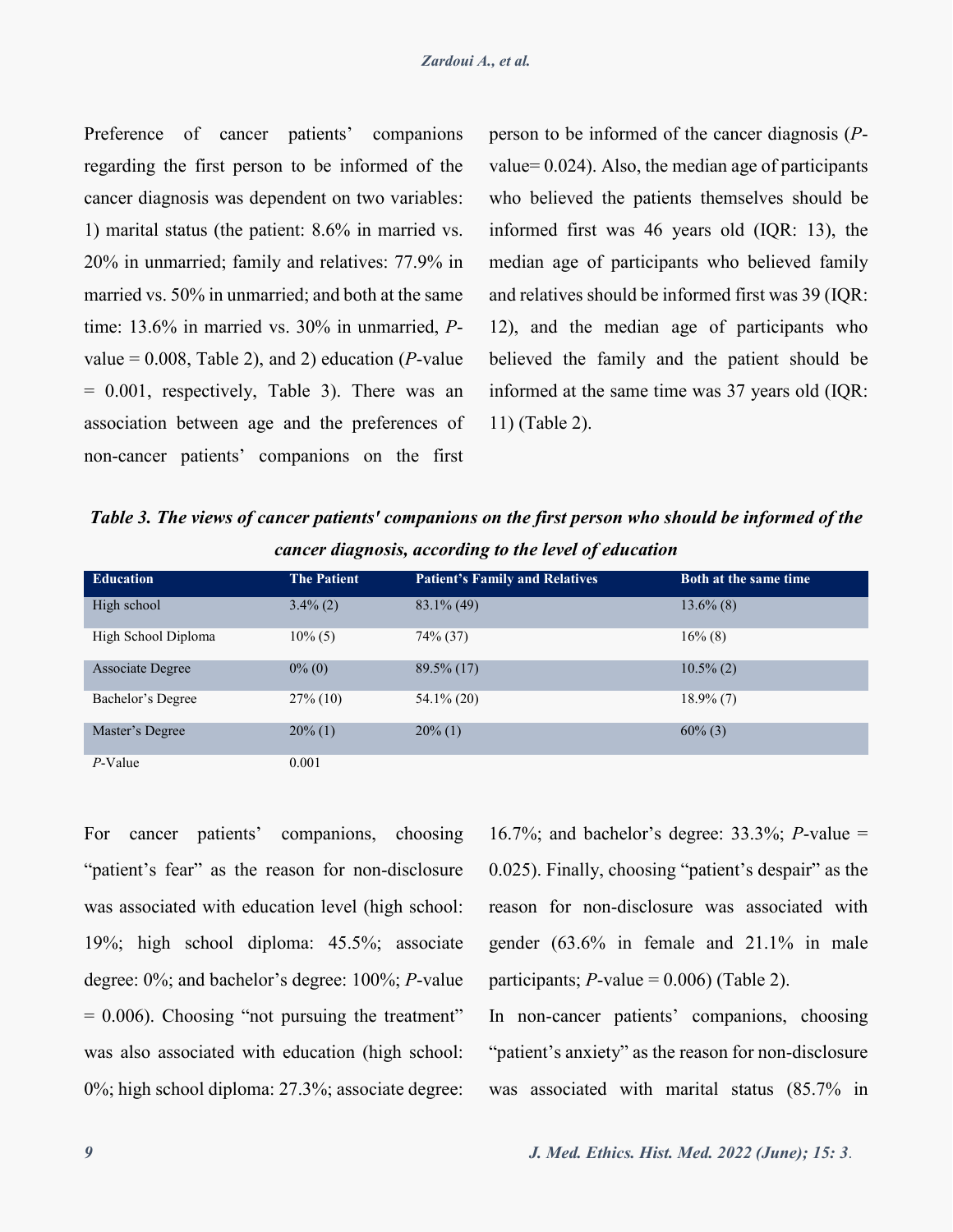unmarried and 26.3% in married participants, *P* $value = 0.005$  (Table 2).

Cancer patients' companions were more willing to learn the bad news in case they were diagnosed with cancer ( $P$ -value = 0.011). Also, among the reasons for non-disclosure, choosing "patient's despair" was not independent of the group of participants (43.9% in cancer patients' companions and 71.1% in non-cancer patients' companions, *P*value  $= 0.011$ ). There was no difference between the two groups of companions in the willingness to give cancer news to the patient, choosing who should be informed of the diagnosis first, and choosing "patient's anxiety", "patient's fear", and "not pursuing the treatment" as the reason for opposition (*P*-values  $> 0.1$ ).

### *Discussion*

In this study, 81.2% of the cancer patients were aware of their diagnosis according to their companions, similar to Alzahrani et al. (86.27%) (18). Most of these patients had heard the bad news directly from their physicians (57.2%). Our study showed that 75.8% of the cancer patients' companions were in favor of breaking the bad news to their patients. This rate was 64%, 68%, in studies by Alzahrani et al. (18), Zekri and Karim (15), respectively. Jiang et al. showed that about 70% of

companions favoured bad news disclosure in the early stages of cancer, while only 34% of companions agreed to bad news disclosure in the late stages (16). This difference may be due to cultural differences across communities. Still, the interesting point is that in all these studies, a significant percentage of patients' companions and relatives were willing to inform the patients of the diagnosis. This might be due to increased awareness of patient autonomy, which can act as a positive motive for patients to start or to continue their treatment. We also found that 76.5% of the companions of non-cancer patients were willing to inform the patient of the cancer diagnosis. We think that the reason behind these high rates of disclosure might be the increased awareness of patients' rights in these eastern countries.

We found that the willingness of both groups of companions to break the cancer news to the patients was significantly related to their education level, so that higher education increased the willingness to inform the patient about the cancer diagnosis. This is in agreement with findings of a study in Saudi Arabia (15). This relationship could come from the fact that educated people may have more information about cancer, the importance of early detection, available treatments for cancer, and the principle of autonomy. Previously, Alzahrani et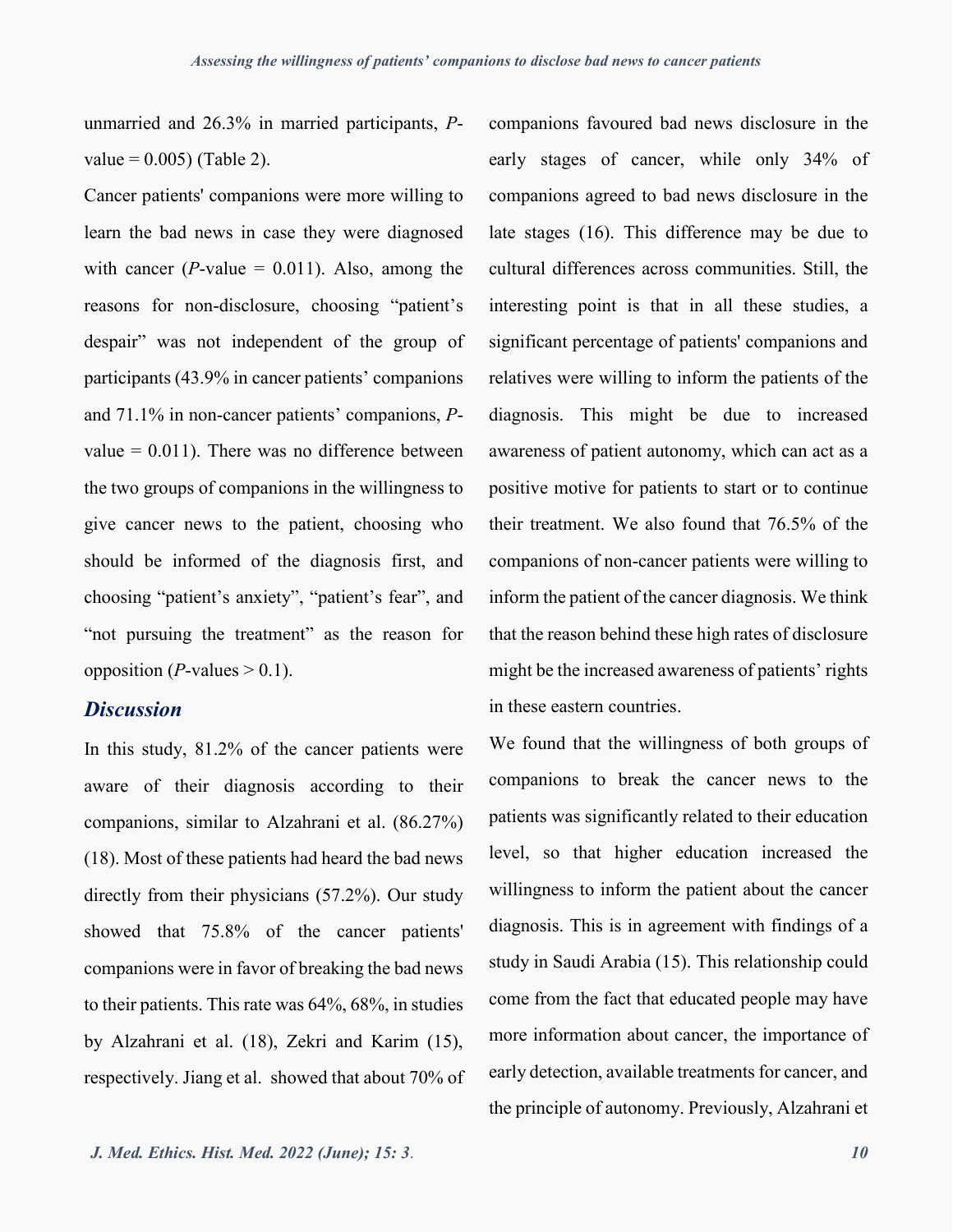al. had shown that having prior insight about cancer increases the likelihood of being in favor of disclosure  $(18)$ .

In our study, 86.5 percent of cancer patients' companions wished to know if they were diagnosed with cancer, compared to 73% of non-cancer patients' companions. This significant difference may be because of cancer patients' companions' prior personal experience with cancer in their firstdegree relatives. They are more aware of the importance of notifying the patient of the diagnosis and respecting his/her autonomy, and they have prior knowledge of cancer prognosis and possible treatments.

We could not find any article that assessed the relationship between the desire to know the news if diagnosed with cancer, and demographic variables. In our study, the answer was positively correlated to education in both groups and negatively correlated to age in cancer patients' companions.

This association may be due to the awareness of younger and more educated people about cancer, the importance of early detection, available treatments, and the principle of autonomy. Also, the remaining years of life may be one of the reasons for younger people's willingness to know their diagnosis.

In our study, most of the cancer patients' companions (72.9%) believed that the patient's family and relatives should be the first to be informed of the cancer diagnosis. In a similar study in Saudi Arabia, this option had the highest prevalence (61%) among cancer patients' companions' preferences (15). Two other studies conducted in Japan/United States and Saudi Arabia asked the same question of cancer patients themselves and physicians (7, 8). In both studies, 65% of the cancer patients in Japan and Saudi Arabia agreed that the doctor should inform the family first and let the family decide about informing the patient; this was the preference of 80% of Japanese physicians and nearly 50% of Saudi physicians (7,8). A study in Iran also showed that 45% of the patients would like to be informed of the cancer diagnosis by their family (6). Ruhnke et al., however, found that patients and physicians in the United States had a different attitude toward this matter. Only 22% of the cancer patients and 6% of the physicians agreed that the patient's family should be the first to know about the diagnosis (7). A systematic review showed that Americans of Latin, Eastern European and Asian descent are more willing to learn the bad news than their counterparts outside the United States (5).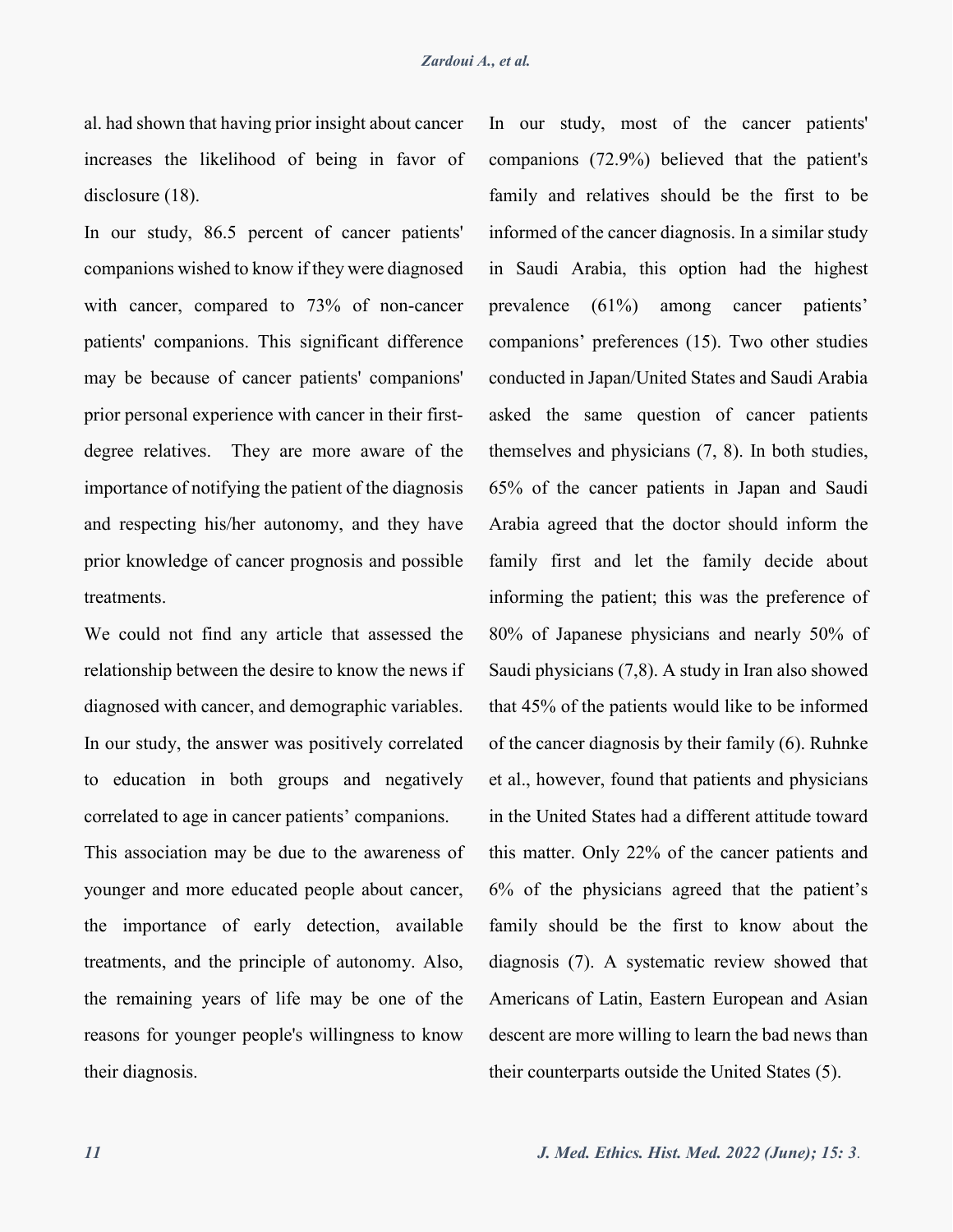All of the above indicates that education has an essential role in maintaining autonomy in the society. These differences may be because people and physicians in the United States are more aware of autonomy and patients' rights. Also, in Eastern countries, these outcomes may be due to a lack of clear rules regarding patients' rights, the importance of family relationships casting shadows over autonomy, and cancer treatment misconceptions (19).

We found a relationship between participants' preference as to who should be informed of the cancer diagnosis first, and marital status and education level in cancer patients' companions, and age in non-cancer patients' companions. 50% of the unmarried participants believed that the patients themselves should be present in the initial encounter with the cancer news (patient alone 20%, and patient with family 30%), but only 22.1% of the married participants believed so (patient alone 8.6%, and patient with family 13.6%). This difference may be due to the new attachments and family relationships that are formed after marriage. 80% of the participants with a master's degree and about 47% of those with a bachelor's degree believed that the patients themselves should be present in the initial encounter with the cancer news. At the same time, this number does not

exceed 26 percent in lower education groups. The reason for this observation may be the commitment and belief of most educated people with regard to autonomy, or their previous knowledge about cancer. Older participants were more likely to prefer the patient's presence in the initial encounter with the cancer news, maybe because they rely on their own experience over the years and believe that the patient can handle hearing the cancer news. As mentioned previously, autonomy is the right of all patients, and its implementation is subject to the removal of administrative barriers. Patients' families' opposition to informing the patient can be a significant obstacle in eastern countries, but one that can be eliminated by knowing the reasons for families' opposition to telling patients about their cancer diagnosis.

In our study, "patients' anxiety" was the most common reason for opposition to breaking the cancer news among cancer patients' companions at 53.7%, and "patients' despair and hopelessness" was the most common reason for opposition among non-cancer patients' companions at 71.1%. Similar studies in China and Saudi Arabia involving cancer patients only showed that the most common reason for opposition was to prevent the negative impact of bad news on the patient in Saudi Arabia (77%), and in China, psychological anxiety was the most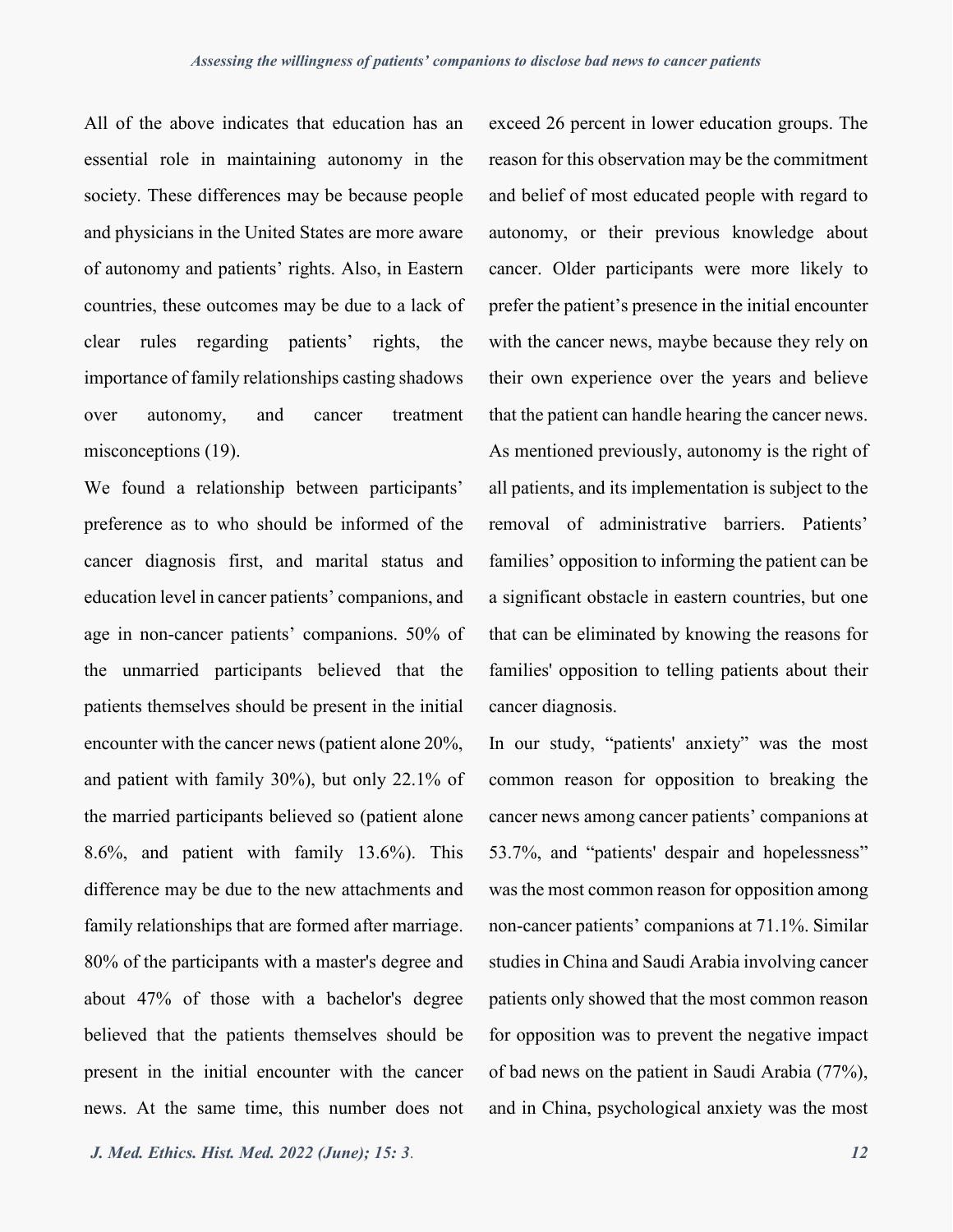common reason in the early stages of cancer (50.3%). These findings are similar to our study, but in in the final stages, "maintaining the patient's quality of life" was the most common reasons for opposition (16, 18). It can be said that in all these studies, including ours, the concern about the negative effects of disclosure on patients' mental health (for instance anxiety problems) has been the most common reason for refusing to tell patients about the cancer diagnosis. This indicates that in many cases, by educating families, providing psychological support to patients and reassuring families of the patient's psychological support, they may agree with disclosing the diagnosis to the patient.

Among the cancer patients' companions, the female participants mentioned "patient's despair" more than males (63.6% vs. 21.1%); this difference could be due to psychological differences between genders. The non-cancer patients' companions mentioned "patient's despair" more than the cancer patients' companions as the reason for their opposition (71.1% vs. 43.9%). This can be due to the previous experience of cancer patients' companions with cancer, and the lack of experience thereof in non-cancer patients' companions.

There were a few limitations to our study. First, for reliability analysis of our questionnaire, the retest

was done over the phone because many of the patients would have been discharged during the two-week period. Second, this project was run during the COVID-19 pandemic in Iran, and there were far fewer non-COVID hospitalized patients at the time.

## *Conclusion*

Few studies have assessed Iranian patients' companions' willingness to break the bad news before. This study provides insight into the patients' companions' views on informing the patient of the cancer diagnosis. We found that most of the patients' companions agreed with telling the patient about the cancer diagnosis, which may not be consistent with some of our previous concepts. This was significantly related to the level of education. However, most participants believed that family and relatives should be informed of the diagnosis before the patient, which is a violation of autonomy if the physician does so without permission from the patient.

This study confirms that people value autonomy more than before, but still the patient may not be the first to learn of the diagnosis in many cases, and a minority of the patients may never know their diagnosis. This problem compromises the credibility of the informed consent forms obtained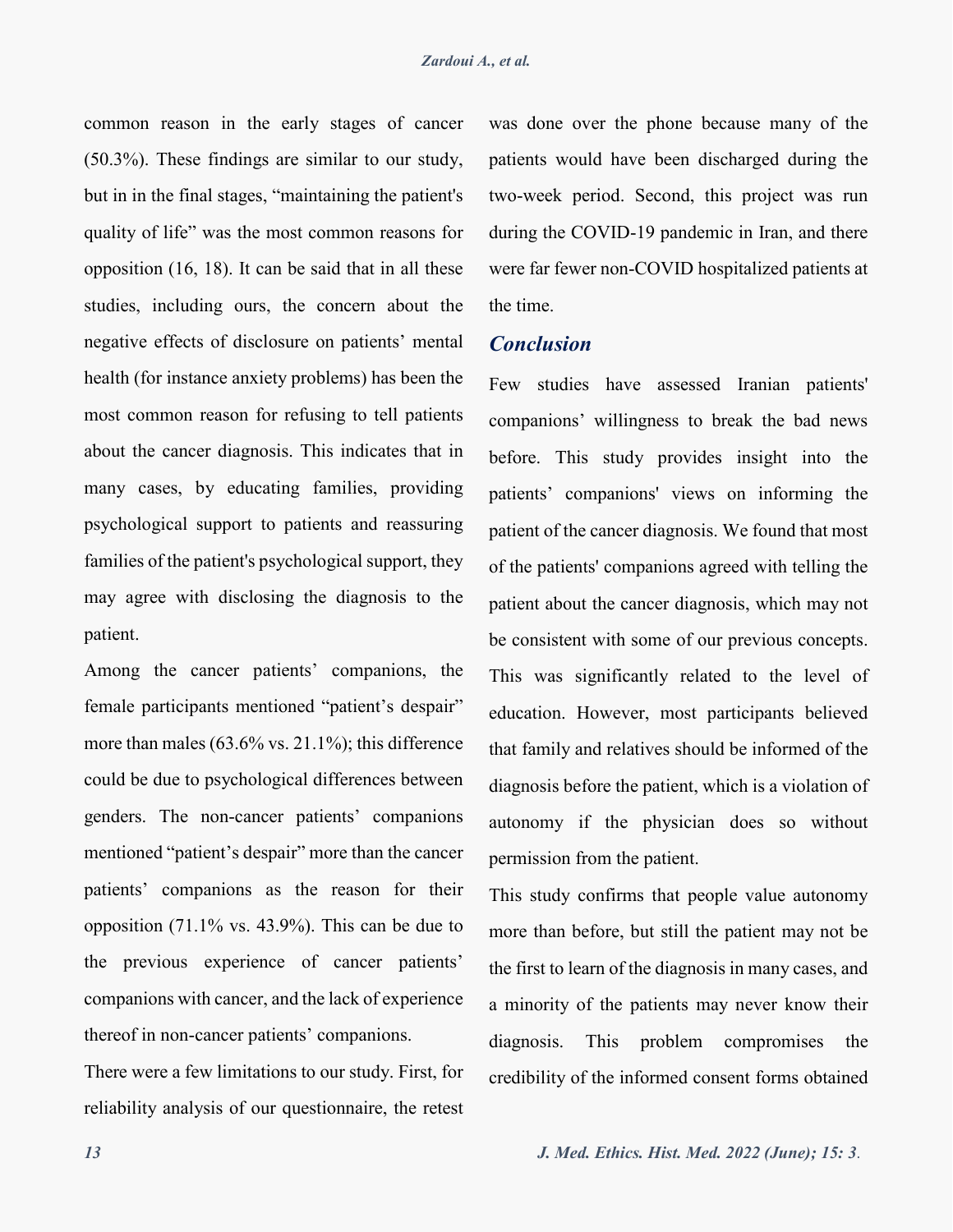in medical centers. As a result, the need to pursue this crucial right of patients through newer guidelines is growing in importance, and more effective rules and education are required to solve this problem. In this manner, patients will be the first to learn about the diagnosis, course and prognosis of their disease.

The authors declare no funding for this research.

## *Acknowledgements*

This study was performed as a thesis project in medicine, and we would like to express our gratitude to the participants for their cooperation.

## *Conflict of Interests*

The authors declare no conflict of interests.

### *Funding*

### *References*

1. Buckman R. Breaking bad news: why is it still so difficult? Br Med J (Clin Res Ed). 1984; 288(6430): 1597-9.

2. Parsa M, Bagheri A, Larijani B. Telling bad news and its various aspects. Journal of Medical Ethics and History of Medicine. 2011; 4(6):1–14. [in Persian]

3. Sung H, Ferlay J, Siegel RL, Laversanne M, et al. Global cancer statistics 2020: GLOBOCAN estimates of incidence and mortality worldwide for 36 cancers in 185 countries. CA Cancer J Clin. 2021; 71(3): 209-49.

4. Borgan SM, Amarin JZ, Othman AK, Suradi HH, Qwaider YZ. Truth disclosure practices of physicians in Jordan. J Bioeth Inq. 2018; 15(1): 81-7.

5. Larkin C, Searight HR. A systematic review of cultural preferences for receiving medical "Bad News" in the United States. Health. 2014; 6(16): 2162–73.

6. Aminiahidashti H, Mousavi SJ, Darzi MM. Patients' attitude toward breaking bad news; a brief report. Emergency. 2016; 4(1): 34-7.

7. Ruhnke GW, Wilson SR, Akamatsu T, et al. Ethical decision making and patient autonomy: a comparison of physicians and patients in Japan and the United States. Chest. 2000; 118(4): 1172-82.

8. Mobeireek AF, Al-Kassimi F, Al-Zahrani K, et al. Information disclosure and decision-making: The Middle East versus the Far East and the West. J Med Ethics. 2008; 34(4): 225–9.

9. Kazemian A, Parsapour AR. Evaluation of physicians ethics about truth telling to terminal ill patients. Ethics in Science & Technology. 2007;1(1: Suppl. Issue in Medical Ethics): 61-7. [in Persian]